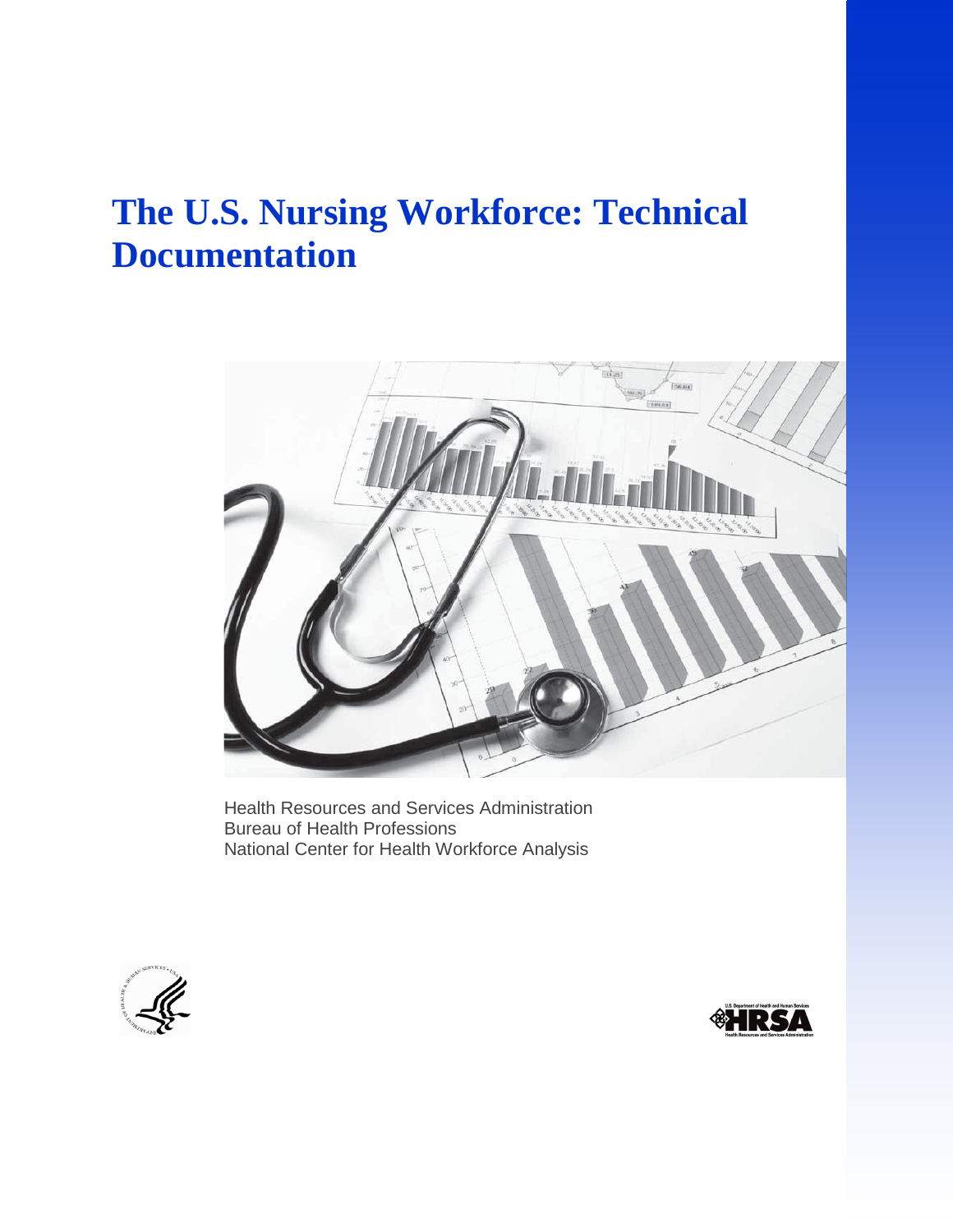## **Table of Contents**

| Standard Error Calculation for 2008-2010 American Community Survey PUMS Data  4 |  |
|---------------------------------------------------------------------------------|--|
|                                                                                 |  |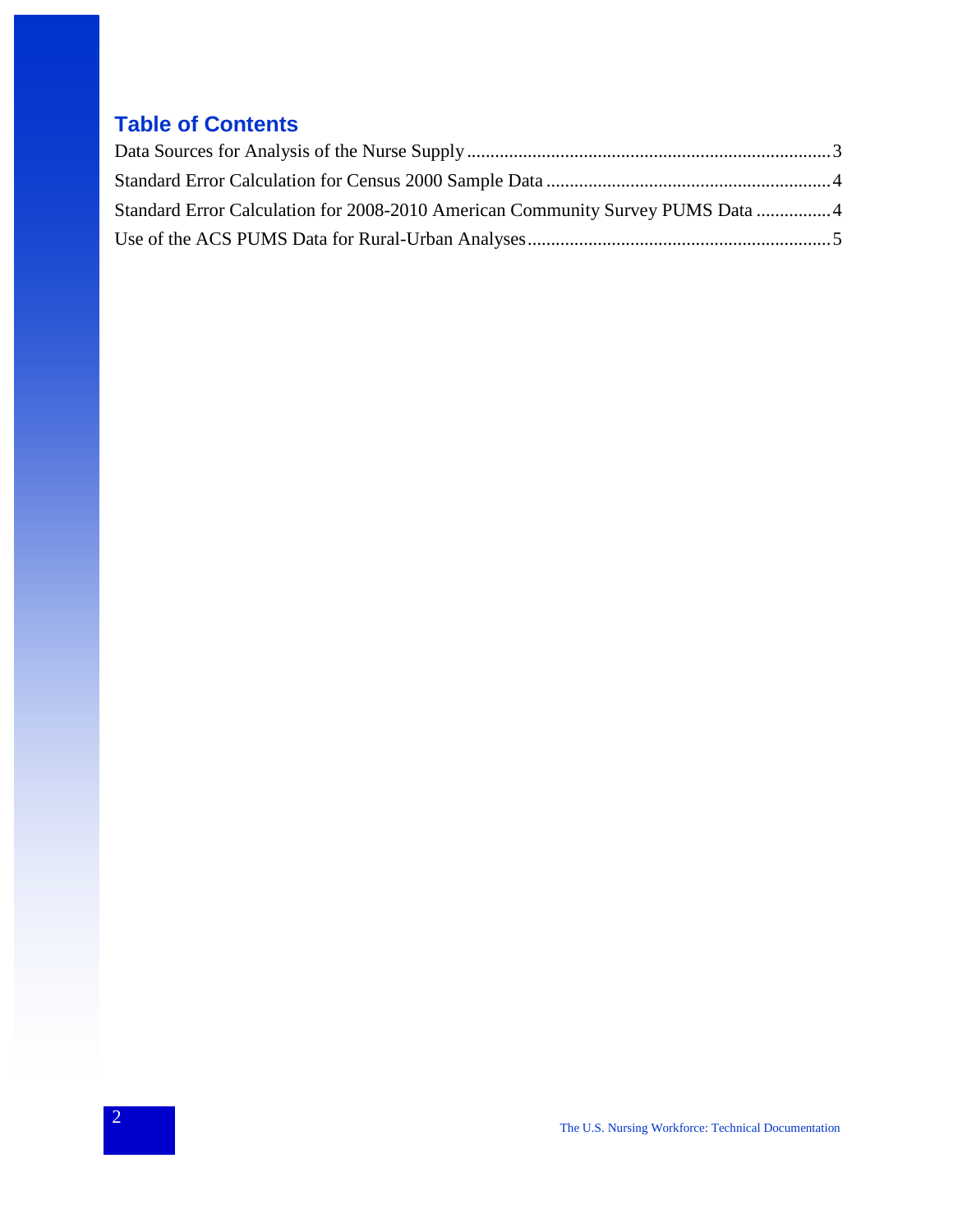### **The U.S. Nursing Workforce: Technical Documentation**

<span id="page-2-0"></span>This technical document is a companion to the report *The U.S. Nursing Workforce: Trends in*  Supply and Education.<sup>1</sup> It provides additional information on data and methodology for analysis of the nurse supply, including information on the calculation of standard errors, tests of significance for change over time, and use of the data for rural-urban analysis.

#### **Data Sources for Analysis of the Nurse Supply**

Data from Census 2000 and the American Community Survey were used to analyze the nurse supply over a period of approximately one decade. The 2000 Census data file was obtained from the Integrated Public Use Microdata Series (IPUMS)-USA maintained at the Minnesota Population Center at the University of Minnesota. $2$  The 2000 Census data are a 5 percent national random sample of the population that completed the Census long form.<sup>3</sup> The 2000 Census sample file has 14,081,466 records.

The American Community Survey (ACS) Public Use Microdata Sample (PUMS) data were downloaded from the U.S. Census Bureau.<sup>4</sup> The 2008-2010 ACS data file is an approximately 3 percent sample of the U.S. population constructed by combining the 1 percent samples in the 2008, 2009, and 2010 ACS. There are 9,093,077 records in the 3-year 2008-2010 ACS data file. The 3-year ACS file was used, rather than the most recent single-year ACS file, in order to have sufficient sample sizes for state-level analysis and multi-variable cross tabulations.

<span id="page-2-1"></span>The 2000 Census represents a single year in which data were collected between about March and July of 2000. The ACS data are collected throughout each calendar year and represent the aggregate characteristics over a 3-year period.

 $\overline{a}$ 

 $1$  Available on the web at: http://bhpr.hrsa.gov/healthworkforce/index.html

<sup>&</sup>lt;sup>2</sup> Steven Ruggles, J. Trent Alexander, Katie Genadek, Ronald Goeken, Matthew B. Schroeder, and Matthew Sobek. Integrated Public Use Microdata Series (IPUM): Version 5.0 [Machine-readable database]. Minneapolis: University of Minnesota, 2010. The data file from IPUM is a national data file that combines the individual state data files available from the U.S. Census Bureau (http://www2.census.gov/census\_2000/datasets/PUMS/).

<sup>&</sup>lt;sup>3</sup> U.S. Census Bureau. Technical Documentation: Public Use Microdata Sample, 2000 Census of Population and Housing. Washington, DC: U.S Government Printing Office; October 2008

<sup>(</sup>http://www.census.gov/prod/cen2000/doc/pums.pdf).

 $4 \text{ U.S.}$  Census Bureau at http://www2.census.gov/acs2010\_3yr/pums/. See U.S. Census Bureau. A Compass for Understanding and Using American Community Survey Data: What PUMS Data Users Need to Know. Washington, DC: U.S. Government Printing Office; February 2009

<sup>(</sup>http://www.census.gov/acs/www/guidance\_for\_data\_users/handbooks/).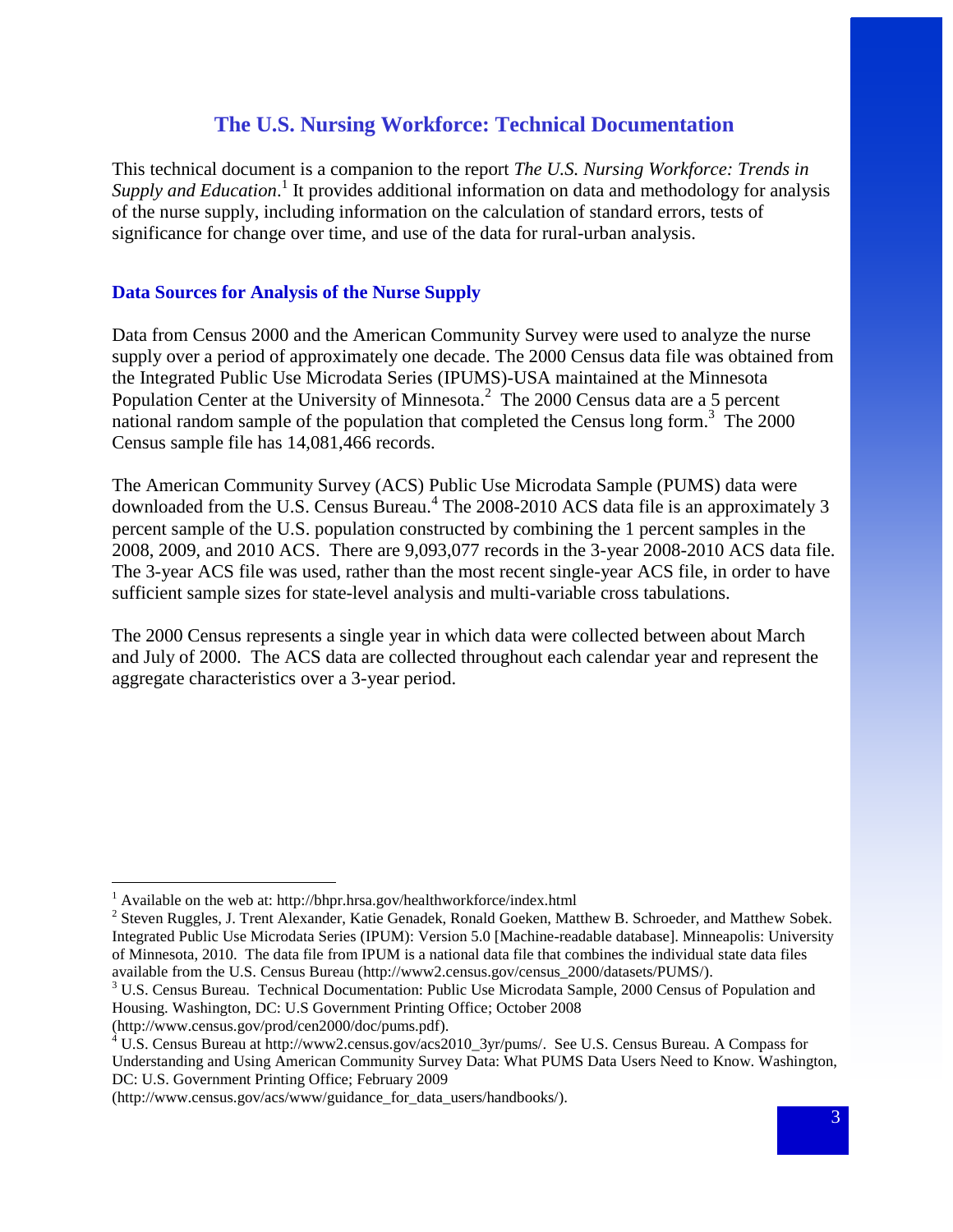#### **Standard Error Calculation for Census 2000 Sample Data**

The standard errors of 2000 estimates were calculated using the design factor method outlined in documentation from the U.S. Census Bureau.<sup>5</sup> The design factor represents the effects of the sample design and estimation procedure used for the Census 2000 sample data. The Census long form public use data file does not contain variables for the parameters of the complex sample design or replicate weights for direct estimation of standard errors. In general, the design factor method provides a conservative estimate of standard errors.

In the calculation of a standard error in the Census 2000 sample, first the unadjusted standard error is calculated. Then the unadjusted standard error is multiplied by the design factor for the characteristic. For example, the design factor for race is 2.2, and that for sex is 1.2.<sup>4</sup>

The formula for calculating the unadjusted standard error (SE) of a percent in the Census 2000 sample is:

SE (p) = 
$$
\sqrt{\frac{19}{B} p(100 - p)}
$$

where  $p =$  the percent and B = the estimated (weighted) base or denominator used in calculating the percent.<sup>4</sup> The result from this formula is multiplied by the design factor to derive the approximate adjusted standard error.

#### <span id="page-3-0"></span>**Standard Error Calculation for 2008-2010 American Community Survey PUMS Data**

The 2008-2010 3-year ACS PUMS file contains 80 replicate weights for direct calculation of standard errors. As stated in documentation for 2008-2010 3-year  $ACS$ :

The standard error of X can be computed after the replicate estimates  $X_1$  through  $X_{80}$ are computed [using each replicate weight]. The standard error is estimated using the sum of squared differences between each replicate estimate Xr and the full sample estimate X.

The standard error (SE) formula using replicate weights is:

$$
SE(X) = \sqrt{\left(\frac{4}{80}\right)^{80} \sum_{r=1}^{80} (X_r - X)^2}
$$

 $\overline{a}$ 

ˆ

<sup>5</sup> U.S. Census Bureau. Chapter 4: Accuracy of the Microdata Sample Estimates and Table E: Census 2000 PUMS Standard Error Design Factors—United States in Technical Documentation: Public Use Microdata Sample, 2000 Census of Population and Housing. Washington, DC: U.S Government Printing Office; October 2008 (http://www.census.gov/prod/cen2000/doc/pums.pdf).

<sup>6</sup> U.S. Census Bureau. 2008-2010 PUMS Accuracy of the Data.

http://www.census.gov/acs/www/Downloads/data\_documentation/pums/Accuracy/2008\_2010AccuracyPUMS.pdf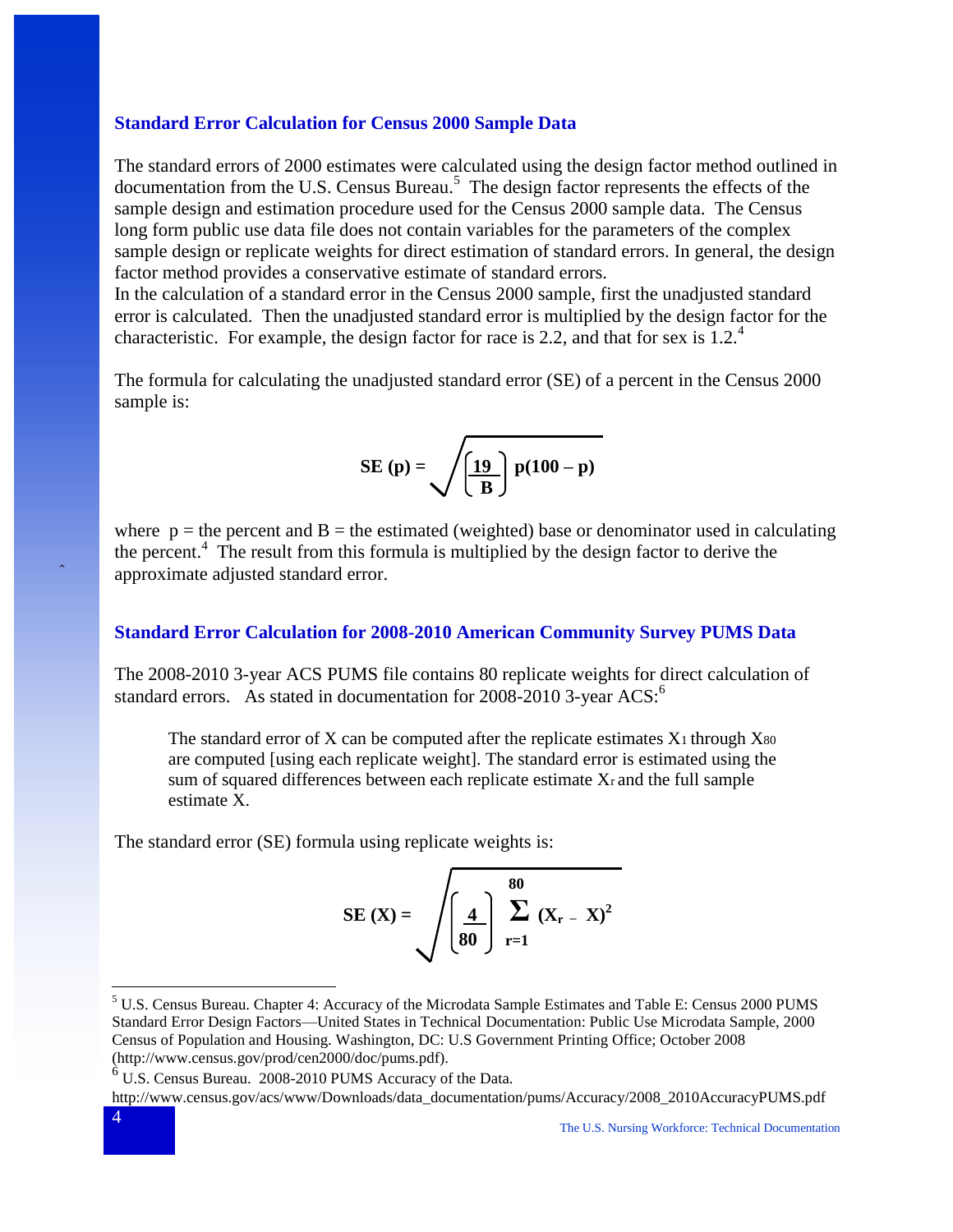In the SUDAAN statistical software package, there are two methods of calculating standard errors using replicate weights: (1) the jackknife method and (2) balance repeated replication (BRR). Using BRR for the formula above, the code for a crosstab procedure is:<sup>7</sup>

> proc crosstab data=[name] design = BRR; weight pwgtp; repwgt pwgtp1-pwgtp80 / adjfay  $= 4$ ;

where pwgtp is the name of the person weight variable in the ACS data file and pwgtp1-pwtp80 are the names of the respective replicate weight variables. The statement "adjfay=4" adjusts for the "4/80" in the formula. Either the jackknife or BRR method can be used, with the relevant specified adjustment, as each produced the same standared errors. $8\text{ }$  The replicate weights in the ACS can have a negative value. SUDAAN treats negative replicate weights as zero.

The significance of the differences between 2000 and 2008-2010 were based upon the Z value calculated from the following formula:<sup>9</sup>

$$
Z = \frac{A - B}{\sqrt{\left[SE(A)\right]^2 + \left[SE(B)\right]^2}}
$$

A is the percent in 2008-2010 and B is the percent in 2000. Differences are reported as statistically significant if  $p < .05$ , i.e., Z<-1.96 or Z>1.96.

#### <span id="page-4-0"></span>**Use of the ACS PUMS Data for Rural-Urban Analyses**

 $\overline{a}$ 

The American Community Survey (ACS) public-use data files do not contain a variable to indicate the metropolitan status (e.g., rural or urban) of the household location of an individual. The PUMS files do contain a geographical variable to indicate the Public Use Microdata Area (PUMA) in which a household is located. A PUMA is an area with a minimum population of 100,000. Smaller geographical units are not provided in ACS PUMS files in order to protect the

<sup>&</sup>lt;sup>7</sup> See U.S. Census Bureau. Estimating ASEC Variances with Replicate Weights. Available at the link "Estimating" ASEC Variances with Replicate Weights" on the web page at http://usa.ipums.org/usa/repwt.shtml.

<sup>&</sup>lt;sup>8</sup> The SUDAAN setup for the jackknife method is: "proc crosstab data=[name] design = jackknife; weight pwgtp; jackwgts pwgtp1-pwgtp80 / adjiack = .05;". The "adjiack = .05" is the adjustment for the "4/80" in the standard error formula for the ACS using replicate weights [4/80 = .05]. (See jackknife example at [http://usa.ipums.org/usa/repwt.shtml.\)](http://usa.ipums.org/usa/repwt.shtml) The differences in the adjustments used for jackknife and BRR relates to the different formulas used in jackknife and BRR for calculating standard errors (see Research Triangle Institute. SUDAAN Language Manual, Release 9.0, 2004, pp. 59-62). We calculated standard errors using BRR and jackknife in SUDAAN to compare resulting standard errors. BRR (using adjfay=4) and jackknife (using adjjack = .05) produced identical standard errors in the analysis using the 2008-2010 ACS presented in this report.

<sup>9</sup> U.S. Census Bureau. Instructions for Applying Statistical Testing for the 2008-2010 3-Year Data and the 2006- 2010 ACS 5-Year Data.

[http://www.census.gov/acs/www/Downloads/data\\_documentation/Statistical\\_Testing/2010StatisticalTesting3and5ye](http://www.census.gov/acs/www/Downloads/data_documentation/Statistical_Testing/2010StatisticalTesting3and5year.pdf) [ar.pdf](http://www.census.gov/acs/www/Downloads/data_documentation/Statistical_Testing/2010StatisticalTesting3and5year.pdf)